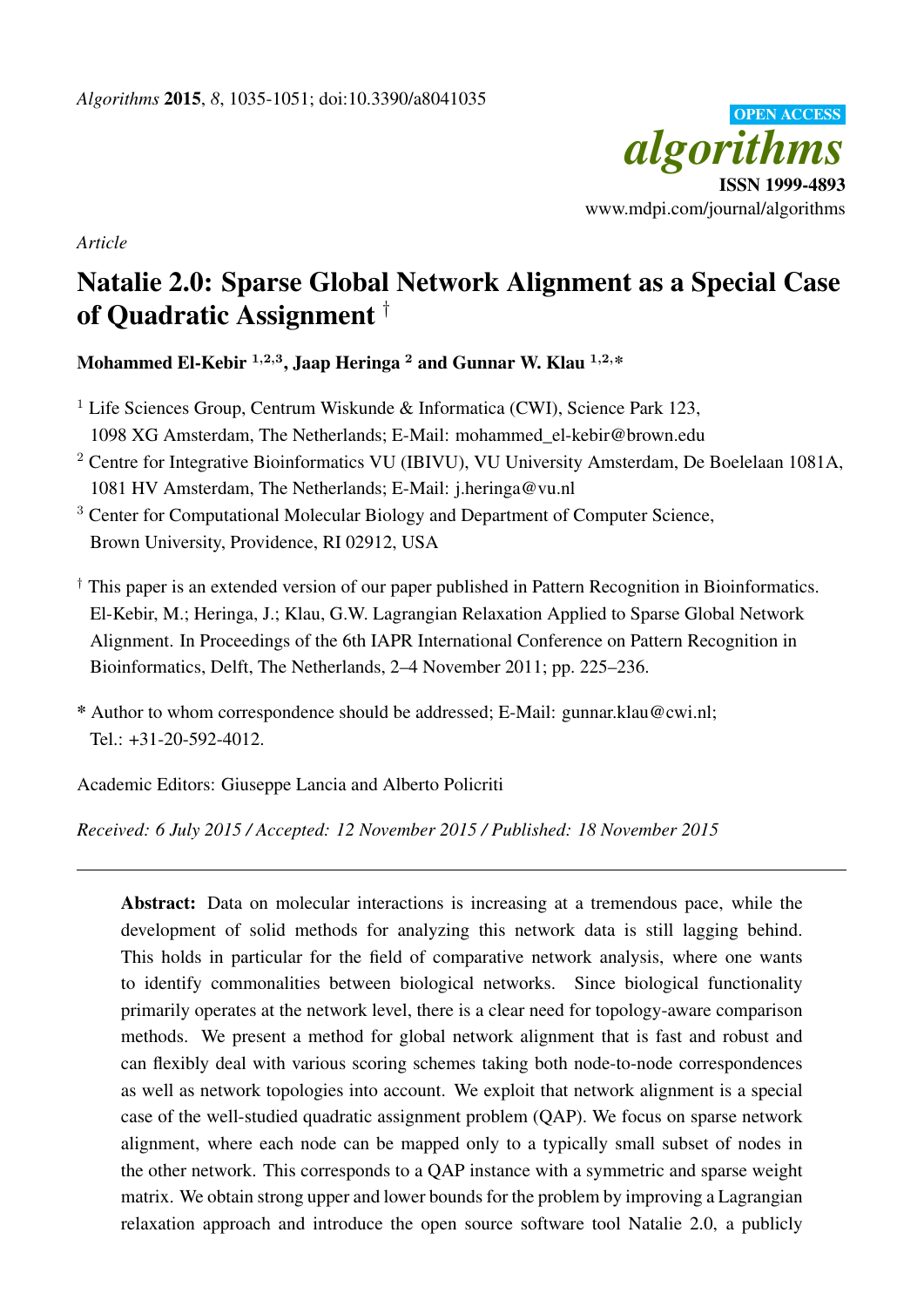available implementation of our method. In an extensive computational study on protein interaction networks for six different species, we find that our new method outperforms alternative established and recent state-of-the-art methods.

Keywords: global network alignment; bioinformatics; graph matching; network analysis; network comparison

# 1. Introduction

In the last decade, data on molecular interactions has increased at a tremendous pace. For instance, the STRING database [\[1\]](#page-14-0), which contains protein-protein interaction (PPI) data, grew from 261,033 proteins in 89 organisms in 2003 to 9,643,763 proteins in 2031 organisms in 2015, more than doubling the number of proteins in the database every two and a half years. The same trends can be observed for other types of biological networks, including metabolic, gene-regulatory, signal transduction and metagenomic networks, where the latter can incorporate the excretion and uptake of organic compounds through, for example, a microbial community [\[2,](#page-14-1)[3\]](#page-14-2). In addition to the plethora of experimentally derived network data for many species, the structure and behavior of molecular networks have also become intensively studied over the last few years [\[4\]](#page-14-3), leading to the observation of many conserved features at the network level. However, the development of solid methods for analyzing network data is still lagging behind, particularly in the field of comparative network analysis. Here, one wants to identify commonalities between biological networks from different strains or species, or derived form different conditions. Based on the assumption that evolutionary conservation implies functional significance, comparative approaches may help (i) improve the accuracy of data; (ii) generate, investigate, and validate hypotheses; and (iii) transfer functional annotations. Until recently, the most common way of comparing two networks has been to solely consider node-to-node correspondences, for example by finding homologous relationships between nodes (e.g., proteins in PPI networks) of either network, while the topology of the two networks has not been taken into account. Since biological functionality primarily operates at the network level, there is a clear need for topology-aware comparison methods. In this paper, we present a network alignment method that is fast and robust, and can flexibly deal with various scoring schemes taking both node-to-node correspondences as well as network topologies into account.

# *1.1. Previous Work*

Network alignment establishes node correspondences based on both node-to-node similarities and conserved topological information. Similar to sequence alignment, local network alignment aims at identifying one or more shared subnetworks, whereas global network alignment addresses the overall comparison of the complete input networks. In this paper, we focus on pairwise global network alignment.

Over the last few years, many methods have been proposed for this task. An overview of the recent literature on global network alignment is given in [\[5\]](#page-14-4). Here, we shortly list the most important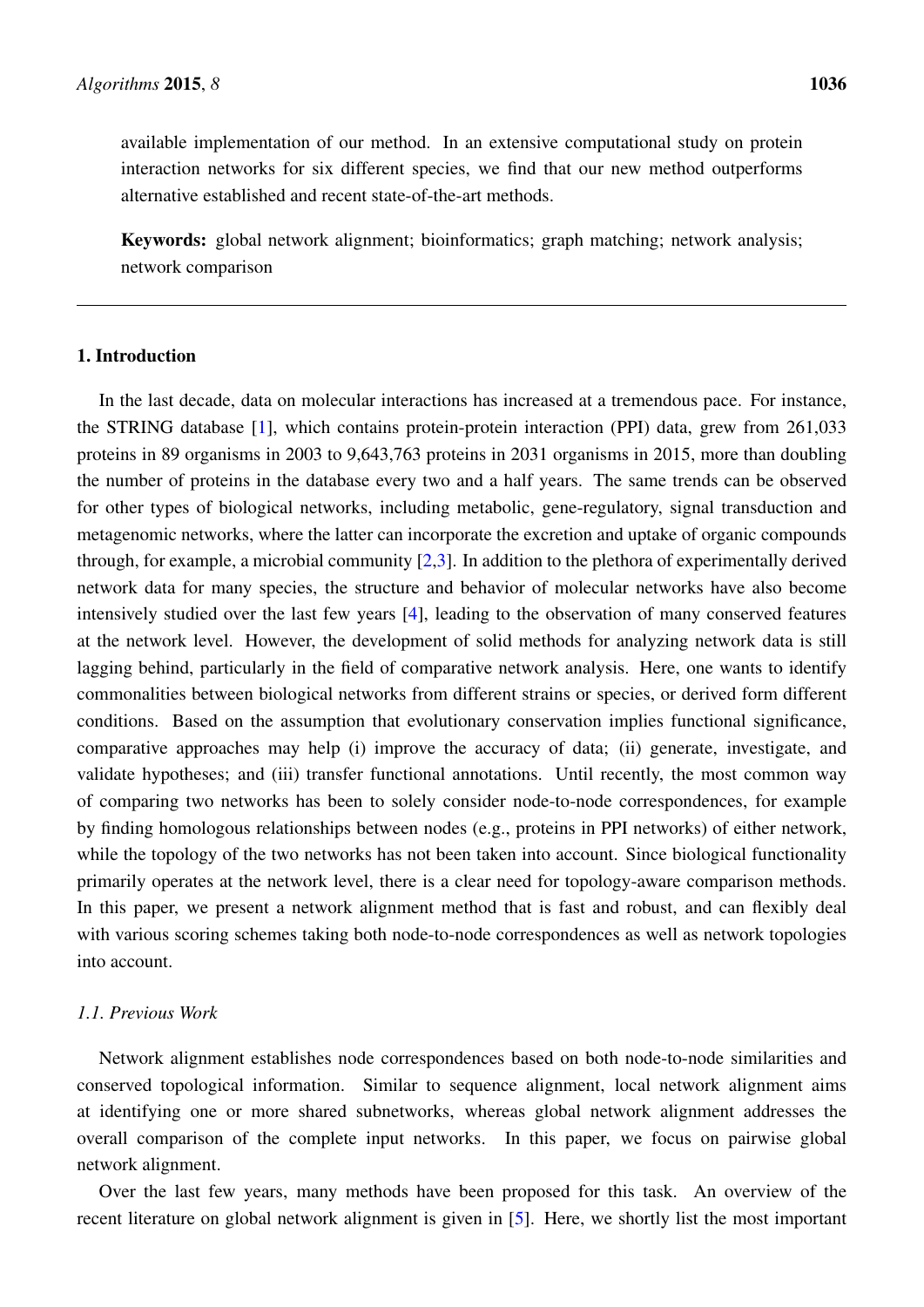algorithms. The IsoRank algorithm by Singh *et al.* [\[6\]](#page-14-5) formulates the global alignment problem as an eigenvalue problem, which preferentially matches nodes with similar neighborhood. Klau [\[7\]](#page-14-6) presented Natalie, the predecessor of Natalie 2.0, which is described in detail in this paper. The methods are based on an integer linear programming approach solved by Lagrangian relaxation. Kuchaiev *et al.* [\[8\]](#page-14-7) presented GRAAL, which matches nodes that share a similar distribution of graphlets. Graphlets are small connected non-isomorphic induced subgraphs. Several variations and improvements of this approach have been published since then. GHOST [\[9\]](#page-14-8) uses spectral signatures of node neighborhoods in a greedy approach to compute alignments. NETAL [\[10\]](#page-14-9) is a fast greedy aligner that also takes similar node neighborhoods into account. Another fast method is SPINAL [\[11\]](#page-14-10), a two-stage approach that combines elements of IsoRank with greedy and improvement heuristics. PISwap [\[12\]](#page-14-11) is a pure improvement heuristic that is based on 3-OPT exchange moves. HubAlign [\[13\]](#page-15-0) exploits the assumption that hubs in the networks tend to be topologically more conserved. Therefore, it processes nodes in the order of decreasing degree during the heuristic alignment process. MAGNA++ [\[14\]](#page-15-1) and its predecessor MAGNA are genetic algorithms that aim at directly optimizing several more recent evaluation measures such as the symmetric substructure score (S3). Optnetalign [\[15\]](#page-15-2) is a meta-aligner that is able to combine the results of several other methods by means of a multi-objective memetic algorithm. L-GRAAL [\[16\]](#page-15-3) is the latest member of the GRAAL family of aligners. Similarly to Natalie, L-GRAAL uses Lagrangian relaxation but takes graphlets into account in its scoring function.

#### *1.2. Contribution*

We present an algorithm for global network alignment based on an integer linear programming (ILP) formulation. We exploit that network alignment is a special case of the well-studied quadratic assignment problem (QAP). We focus on sparse network alignment, where each node can be mapped only to a typically small subset of nodes in the other network. This corresponds to a QAP instance with a symmetric and sparse weight matrix. We improve upon an existing Lagrangian relaxation approach presented in previous work [\[7\]](#page-14-6) to obtain strong upper and lower bounds for the problem. We exploit the closeness to QAP and generalize a dual descent method for updating the Lagrangian multipliers to the generalized problem. We have implemented the revised algorithm from scratch as the open source software tool Natalie 2.0. In an extensive computational study on protein interaction networks for six different species, we compare Natalie 2.0 to the two established methods GRAAL and IsoRank as well as to the recent L-GRAAL method, which has been shown to perform very well in recent studies [\[5,](#page-14-4)[16\]](#page-15-3). We evaluate the number of conserved edges in terms of edge correctness (EC), induced and symmetric substructure scores (ICS and S3), as well as functional coherence of the modules in terms of gene ontology (GO) annotation. We find that Natalie 2.0 outperforms the alternative methods with respect to several quality measures and running time.

Our software tool Natalie 2.0 as well as all data sets used in this study are publicly available at [\[17\]](#page-15-4). Natalie 2.0 can also be run via the NatalieO [\[18\]](#page-15-5) web interface at [\[19\]](#page-15-6).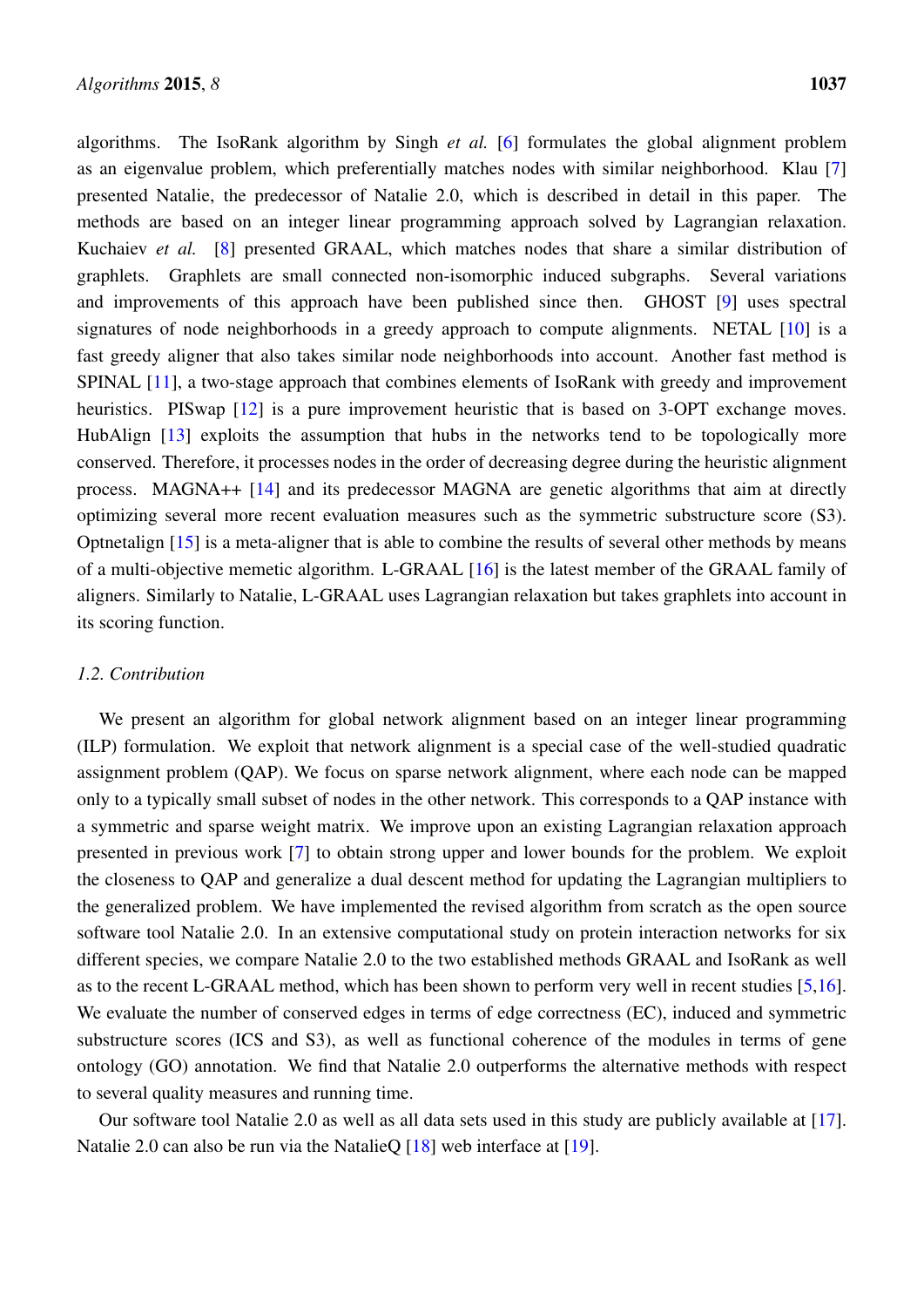#### 2. Preliminaries

Given two simple graphs  $G_1 = (V_1, E_1)$  and  $G_2 = (V_2, E_2)$ , an alignment  $a: V_1 \rightarrow V_2$  is a partial injective function from  $V_1$  to  $V_2$ . As such, we have that an alignment relates every node in  $V_1$  to at most one node in  $V_2$  and that conversely every node in  $V_2$  has at most one counterpart in  $V_1$ . An alignment is assigned a real-valued score using an additive scoring function s defined as follows:

<span id="page-3-3"></span>
$$
s(a) = \sum_{v \in V_1} c(v, a(v)) + \sum_{\substack{v, w \in V_1 \\ v < w}} w(v, a(v), w, a(w)) \tag{1}
$$

where  $c: V_1 \times V_2 \to \mathbb{R}$  is the score of aligning a pair of nodes in  $V_1$  and  $V_2$  respectively. On the other hand,  $w: V_1 \times V_2 \times V_1 \times V_2 \to \mathbb{R}$  allows for scoring topological similarity. The problem of global pairwise network alignment (GNA) is to find the highest scoring alignment  $a^* = \arg \max s(a)$ . Figure [1](#page-3-0) shows an example:

<span id="page-3-0"></span>

Figure 1. Example of a network alignment. With the given scoring function, the alignment has a score of  $4 + 40 = 44$ .

NP-hardness of GNA follows from a simple reduction from the decision problem CLIQUE, which asks whether there is a clique of cardinality at least k in a given simple graph  $G = (V, E)$  [\[20\]](#page-15-7). The corresponding GNA instance concerns the alignment of the complete graph of k vertices  $K_k = (V_k, E_k)$ with G using the scoring function  $s(a) = |\{(v, w) \in E_k \mid (a(v), a(w)) \in E\}|$ . Since an alignment is injective, there is a clique of cardinality at least k if and only if the cost of the optimal alignment is  $\binom{k}{2}$  $\binom{k}{2}$ . The close relationship of GNA with the quadratic assignment problem is more easily observed when formulating GNA as a mathematical program. Throughout the remainder of the text, we use variables  $i, j \in \{1, \ldots, |V_1|\}$  and  $k, l \in \{1, \ldots, |V_2|\}$  to denote nodes in  $V_1$  and  $V_2$ , respectively. Let C be a  $|V_1| \times |V_2|$  matrix such that  $c_{ik} = c(i, k)$  and let W be a  $|V_1| \times |V_2| \times |V_1| \times |V_2|$  matrix whose entries  $w_{ikjl}$  correspond to interaction scores  $w(i, k, j, l)$ . Now, we can formulate GNA as

$$
\max_{x} \quad \sum_{i,k} c_{ik} x_{ik} + \sum_{\substack{i,j \\ i < j}} \sum_{\substack{k,l \\ k \neq l}} w_{ikjl} x_{ik} x_{jl} \tag{IQP}
$$

$$
\text{s.t.} \quad \sum_{l} x_{jl} \le 1 \qquad \qquad \forall j \tag{2}
$$

<span id="page-3-4"></span><span id="page-3-2"></span><span id="page-3-1"></span>
$$
\sum_{j} x_{jl} \le 1 \qquad \qquad \forall l \tag{3}
$$

$$
x_{ik} \in \{0, 1\} \qquad \qquad \forall i, k \tag{4}
$$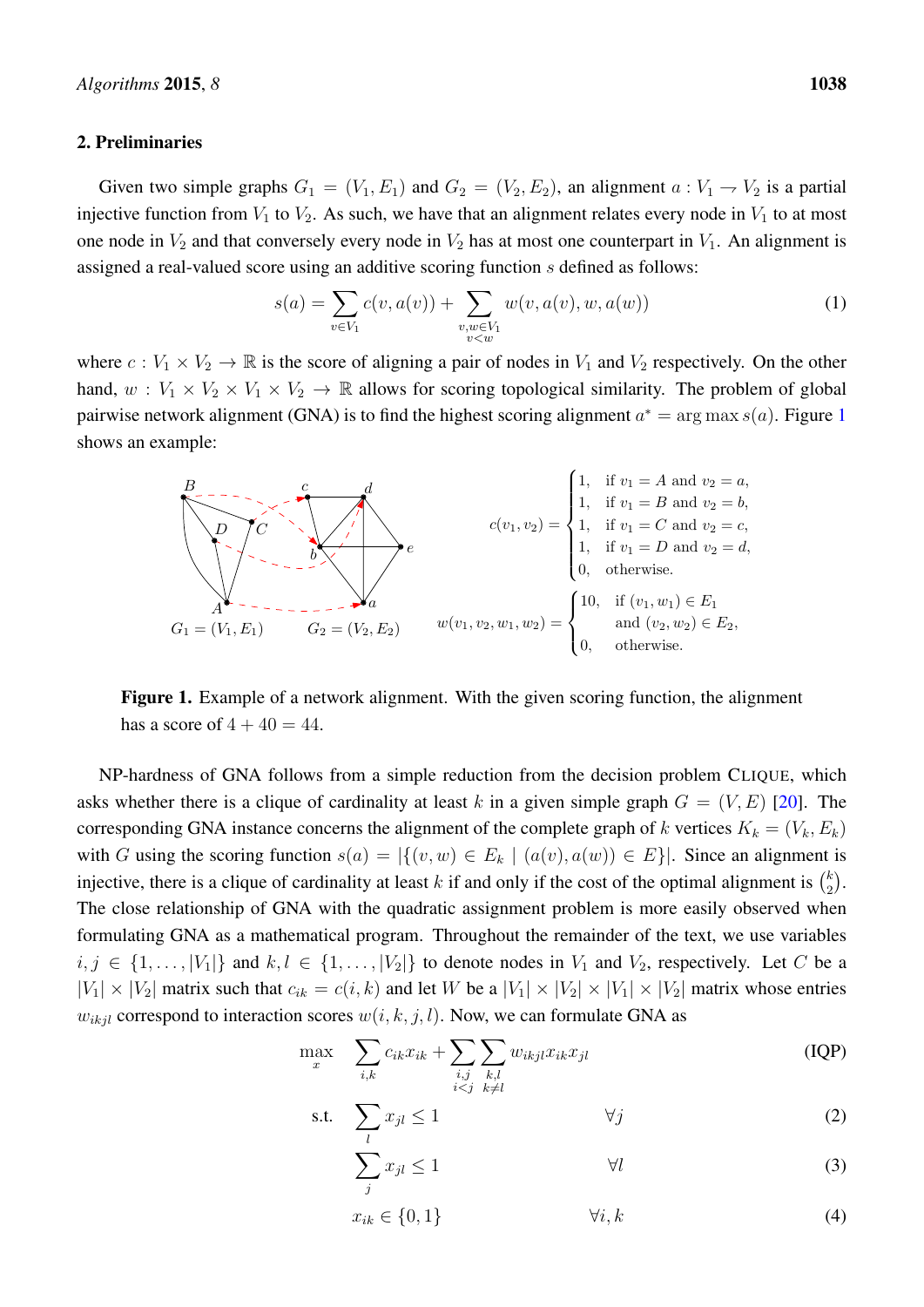where the decision variable  $x_{ik}$  indicates whether the *i*-th node in  $V_1$  is aligned with the *k*-th node in  $V_2$ . The above formulation shares many similarities with Lawler's formulation [\[21\]](#page-15-8) of the QAP. However, instead of finding an assignment we are interested in finding a matching, which is reflected in Constraints [\(2\)](#page-3-1) and [\(3\)](#page-3-2) being inequalities rather than equalities. As can be seen in Equation [\(1\)](#page-3-3), we only consider the upper triangle of  $W$  rather than the entire matrix. An analogous way of looking at this is to consider W to be symmetric. This is usually not the case for QAP instances. In addition, due to the fact that biological input graphs are typically sparse and the restriction of possible matchings to a few candidates per node on average, we have that  $W$  is sparse as well. These differences allow us to come up with an effective method of solving the problem as we will see in the following.

### <span id="page-4-1"></span>3. Methods

The relaxation presented here follows the same lines as the one given by Adams and Johnson for the QAP [\[22\]](#page-15-9). We start by linearizing objective function [\(IQP\)](#page-3-4) by introducing binary variables  $y_{ikjl}$  defined as  $y_{ikjl} := x_{ik} \cdot x_{jl}$  and constraints  $y_{ikjl} \leq x_{jl}$  and  $y_{ikjl} \leq x_{ik}$  for all  $i \leq j$  and  $k \neq l$ . We focus here on the case in which all entries in W are non-negative. Therefore, we do not need to enforce  $y_{ikjl} \ge x_{ik} + x_{jl} - 1$ , which would be necessary in a general linearization of a product of two binary variables. In Section [5,](#page-13-0) we will discuss this assumption. Rather than using the aforementioned constraints, we make use of a stronger set of constraints which we obtain by multiplying Constraints [\(2\)](#page-3-1) and [\(3\)](#page-3-2) by  $x_{ik}$ :

$$
\sum_{\substack{l\\l\neq k}} y_{ikjl} = \sum_{\substack{l\\l\neq k}} x_{ik} x_{jl} \le \sum_{l} x_{ik} x_{jl} \le x_{ik}, \quad \forall i, j, k, \ i < j \tag{5}
$$

<span id="page-4-0"></span>
$$
\sum_{\substack{j\\j>i}} y_{ikjl} = \sum_{\substack{j\\j>i}} x_{ik} x_{jl} \le \sum_j x_{ik} x_{jl} \le x_{ik}, \quad \forall i, k, l, k \ne l
$$
 (6)

We proceed by splitting the variable  $y_{ikjl}$  (where  $i < j$  and  $k \neq l$ ). In other words, we extend the objective function such that the counterpart of  $y_{ikjl}$  becomes  $y_{jlik}$ . This is accomplished by rewriting the dummy constraint in Equation [\(6\)](#page-4-0) to  $j \neq i$ . In addition, we split the weights:  $w_{ikjl} = w_{jlik}$  $(w'_{ikjl}/2)$  where  $w'_{ikjl}$  denotes the original weight. Furthermore, we require that the counterparts of the split decision variables assume the same value, which results in the following integer linear programming formulation: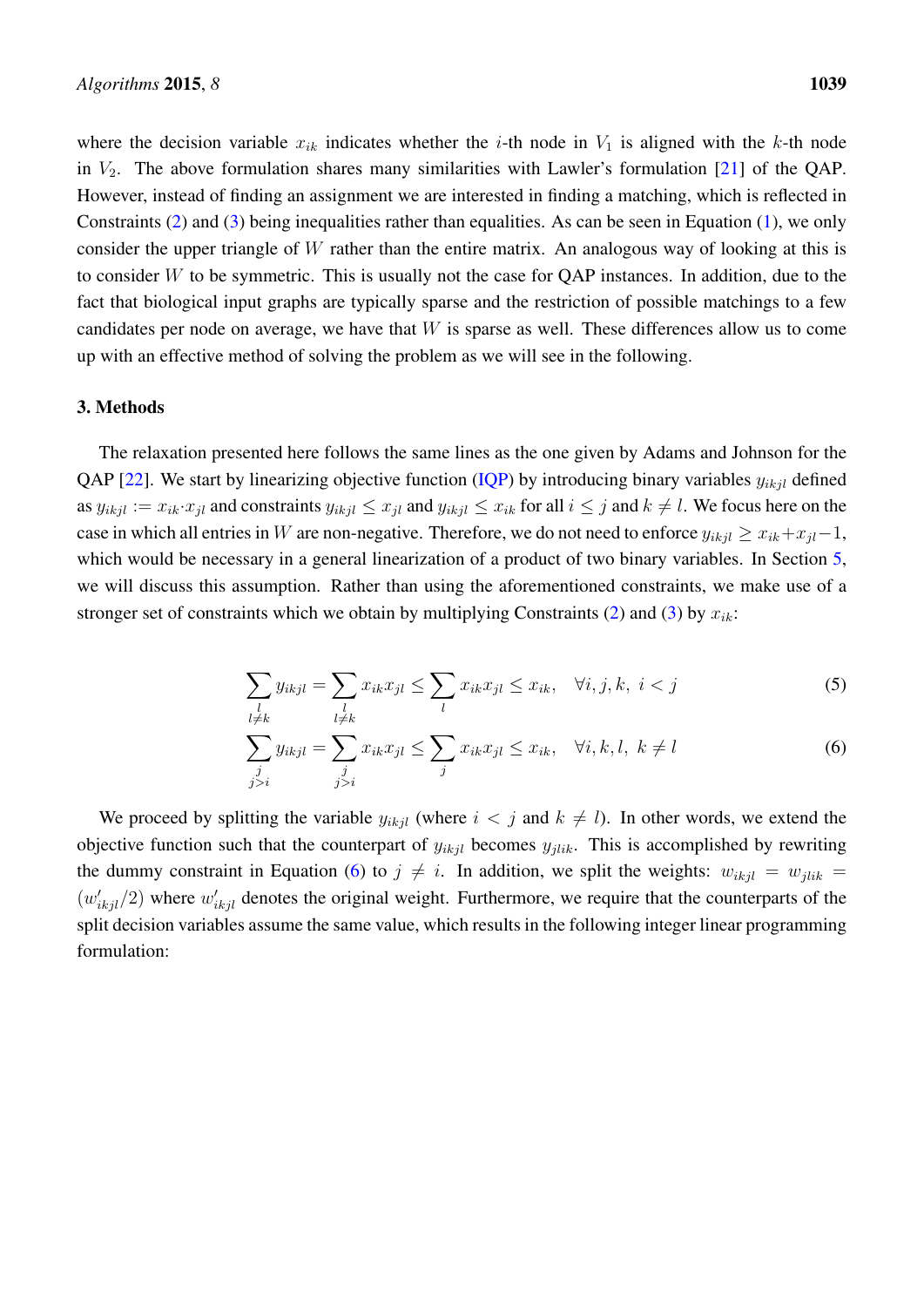$$
\max_{x,y} \quad \sum_{i,k} c_{ik} x_{ik} + \sum_{\substack{i,j \ ij}} \sum_{\substack{k,l \ i>j}} w_{ikjl} y_{ikjl} \tag{ILP}
$$

$$
\text{s.t.} \quad \sum_{l} x_{jl} \le 1 \tag{7}
$$

$$
\sum_{j} x_{jl} \le 1 \tag{8}
$$

<span id="page-5-2"></span><span id="page-5-0"></span>
$$
\sum_{\substack{l\\l\neq k}} y_{ikjl} \le x_{ik} \qquad \qquad \forall i, j, k, \ i \ne j \qquad \qquad (9)
$$

$$
\sum_{\substack{j\\j\neq i}} y_{ikjl} \le x_{ik} \qquad \qquad \forall i, k, l, k \neq l \qquad (10)
$$

$$
y_{ikjl} = y_{jlik} \qquad \qquad \forall i, j, k, l, i < j, k \neq l \tag{11}
$$

$$
y_{ikjl} \in \{0, 1\} \qquad \forall i, j, k, l, i \neq j, k \neq l \qquad (12)
$$

$$
x_{ik} \in \{0, 1\} \qquad \qquad \forall i, k \tag{13}
$$

We can solve the continuous relaxation of Equation [\(ILP\)](#page-5-0) via its Lagrangian dual by dualizing the linking constraints Equation [\(11\)](#page-5-1) with multiplier  $\lambda$ :

<span id="page-5-3"></span><span id="page-5-1"></span>
$$
\min_{\lambda} \quad Z_{\text{LD}}(\lambda) \tag{LD}
$$

where  $Z_{\text{LD}}(\lambda)$  equals

$$
\max_{x,y} \quad \sum_{i,k} c_{ik} x_{ik} + \sum_{\substack{i,j \ ij}} \sum_{\substack{k,l \ k\neq l}} (w_{ikjl} - \lambda_{jlik}) y_{ikjl}
$$
\ns.t. Constraints (7)–(13)

Now that the linking constraints have been dualized, one can observe that the remaining constraints decompose the variables into  $|V_1||V_2|$  disjoint groups, where variables across groups are not linked by any constraint, and where each group contains a variable  $x_{ik}$  and variables  $y_{ikjl}$  for  $j \neq i$  and  $l \neq k$ . Hence, we have

$$
Z_{\text{LD}}(\lambda) = \max_{x} \sum_{i,k} [c_{ik} + v_{ik}(\lambda)]x_{ik}
$$
 (LD<sub>λ</sub>)

$$
\text{s.t.} \quad \sum_{l} x_{jl} \le 1 \qquad \qquad \forall j \tag{14}
$$

$$
\sum_{j} x_{jl} \le 1 \qquad \qquad \forall l \tag{15}
$$

$$
x_{ik} \in \{0, 1\} \qquad \qquad \forall i, k \tag{16}
$$

which corresponds to a maximum weight bipartite matching problem on the so-called alignment graph  $G_m = (V_1 \cup V_2, E_m)$ . In the general case,  $G_m$  is a complete bipartite graph, *i.e.*  $E_m = \{(i, k) \mid i \in$  $V_1, v_2 \in V_2$ . However, by exploiting biological knowledge, one can make  $G_m$  more sparse by excluding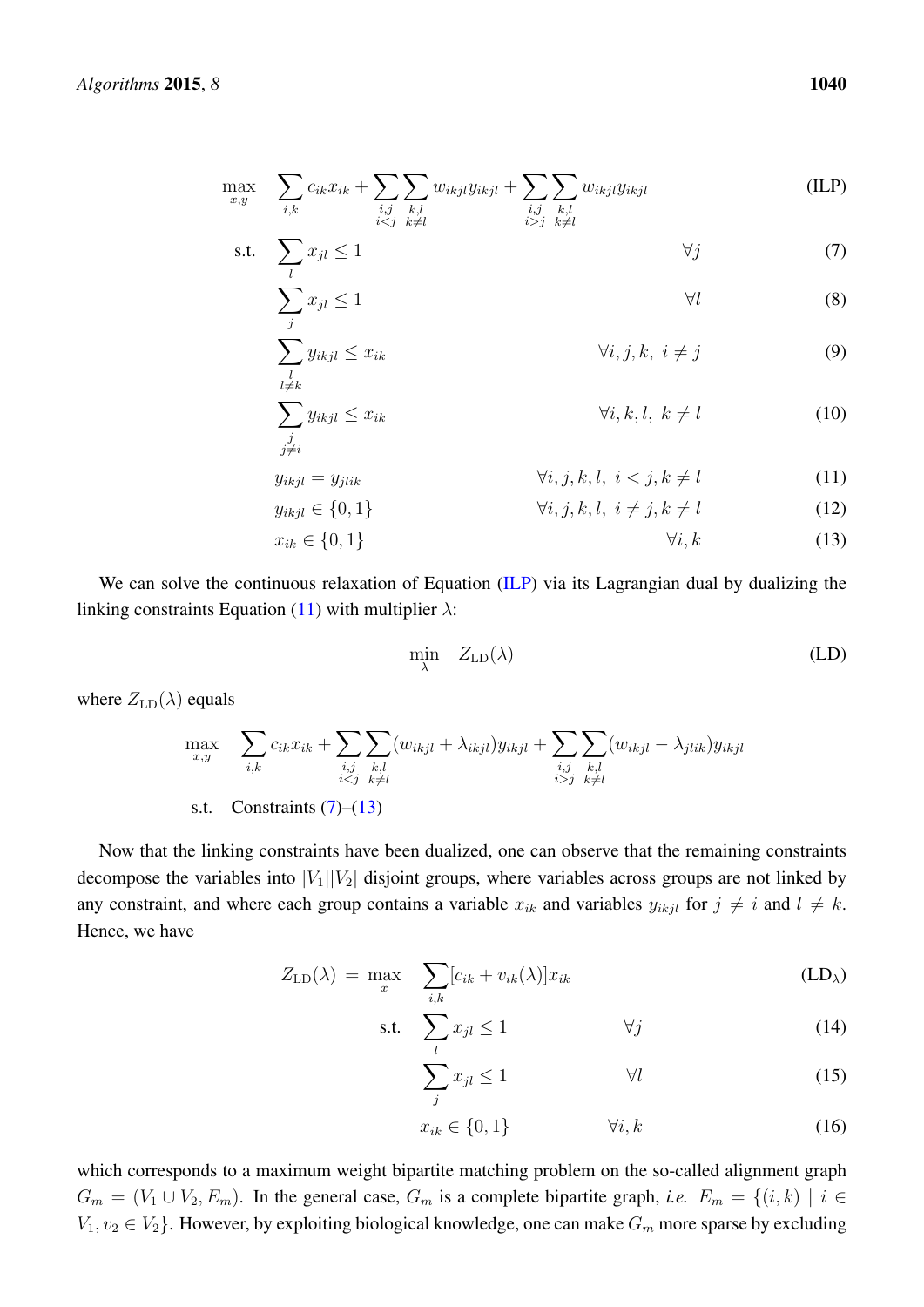biologically-unlikely edges (see Section [4\)](#page-10-0). For the global problem, the weight of a matching edge  $(i, k)$ is set to  $c_{ik} + v_{ik}(\lambda)$ , where the latter term is computed as

$$
v_{ik}(\lambda) = \max_{y} \sum_{\substack{j\\j>i}} \sum_{\substack{l\\l \neq k}} (w_{ikjl} + \lambda_{ikjl}) y_{ikjl} + \sum_{\substack{j\\j (LD<sub>λ</sub><sup>ik</sup>)
$$

$$
\text{s.t.} \quad \sum_{\substack{l \\ l \neq k}} y_{ikjl} \le 1 \qquad \qquad \forall j, \ j \neq i \tag{17}
$$

<span id="page-6-0"></span>
$$
\sum_{\substack{j\\j\neq i}} y_{ikjl} \le 1 \tag{18}
$$

$$
y_{ikjl} \in \{0, 1\} \qquad \qquad \forall j, l \qquad \qquad (19)
$$

Again, this is a maximum weight bipartite matching problem on the same alignment graph but excluding edges incident to either i or k and using different edge weights: the weight of an edge  $(i, l)$ is  $w_{ikjl} + \lambda_{ikjl}$  if  $j > i$ , or  $w_{ikjl} - \lambda_{jlik}$  if  $j < i$ . So, in order to compute  $Z_{LD}(\lambda)$ , we need to solve a total number of  $|V_1||V_2| + 1$  maximum weight bipartite matching problems, which, using the Hungarian algorithm [\[23,](#page-15-10)[24\]](#page-15-11) can be done in  $O(n^5)$  time, where  $n = \max(|V_1|, |V_2|)$ . In case the alignment graph is sparse, *i.e.*,  $O(|E_m|) = O(n)$ ,  $Z_{LD}(\lambda)$  can be computed in  $O(n^4 \log n)$  time using the successive shortest path variant of the Hungarian algorithm [\[25\]](#page-15-12). It is important to note that for any  $\lambda$ ,  $Z_{LD}(\lambda)$  is an upper bound on the score of an optimal alignment. This is because any alignment a is feasible to  $Z_{LD}(\lambda)$  and does not violate the original linking constraints and therefore has an objective value equal to  $s(a)$ . In particular, the optimal alignment  $a^*$  is also feasible to  $Z_{LD}(\lambda)$  and hence  $a^* \leq Z_{LD}(\lambda)$ . Since the two sets of problems resulting from the decomposition both have the integrality property [\[26\]](#page-15-13), the smallest upper bound we can achieve equals the linear programming (LP) bound of the continuous relaxation of Formulation [\(ILP\)](#page-5-0) [\[27\]](#page-15-14). Given solution  $(x, y)$  to  $Z_{LD}(\lambda)$ , we obtain a lower bound on  $s(a^*)$ , denoted  $Z<sub>lb</sub>(\lambda)$ , by considering the score of the alignment encoded in x.

#### *3.1. Solving Strategies*

In this section we will discuss strategies for identifying Lagrangian multipliers  $\lambda$  that yield an as small as possible gap between the upper and lower bound resulting from the solution to  $Z_{LD}(\lambda)$ .

### 3.1.1. Subgradient Optimization

We start by discussing subgradient optimization, which is originally due to Held and Karp [\[28\]](#page-15-15). The idea is to generate a sequence  $\lambda^0, \lambda^1, \ldots$  of Lagrangian multiplier vectors starting from  $\lambda^0 = 0$  as follows:

$$
\lambda_{ikjl}^{t+1} = \lambda_{ikjl}^t - \frac{\alpha \cdot (Z_{\text{LD}}(\lambda) - Z_{\text{lb}}(\lambda))}{\|g(\lambda^t)\|^2} g(\lambda_{ikjl}^t) \qquad \forall i, j, k, l, i < j, k \neq l \tag{20}
$$

where  $g(\lambda_{ikjl}^t)$  corresponds to the subgradient of multiplier  $\lambda_{ikjl}^t$ , *i.e.*  $g(\lambda_{ikjl}^t) = y_{ikjl} - y_{jlik}$ , and  $\alpha$ is the step size parameter. Initially,  $\alpha$  is set to 1 and it is halved if neither  $Z_{\text{LD}}(\lambda)$  nor  $Z_{\text{lb}}(\lambda)$  have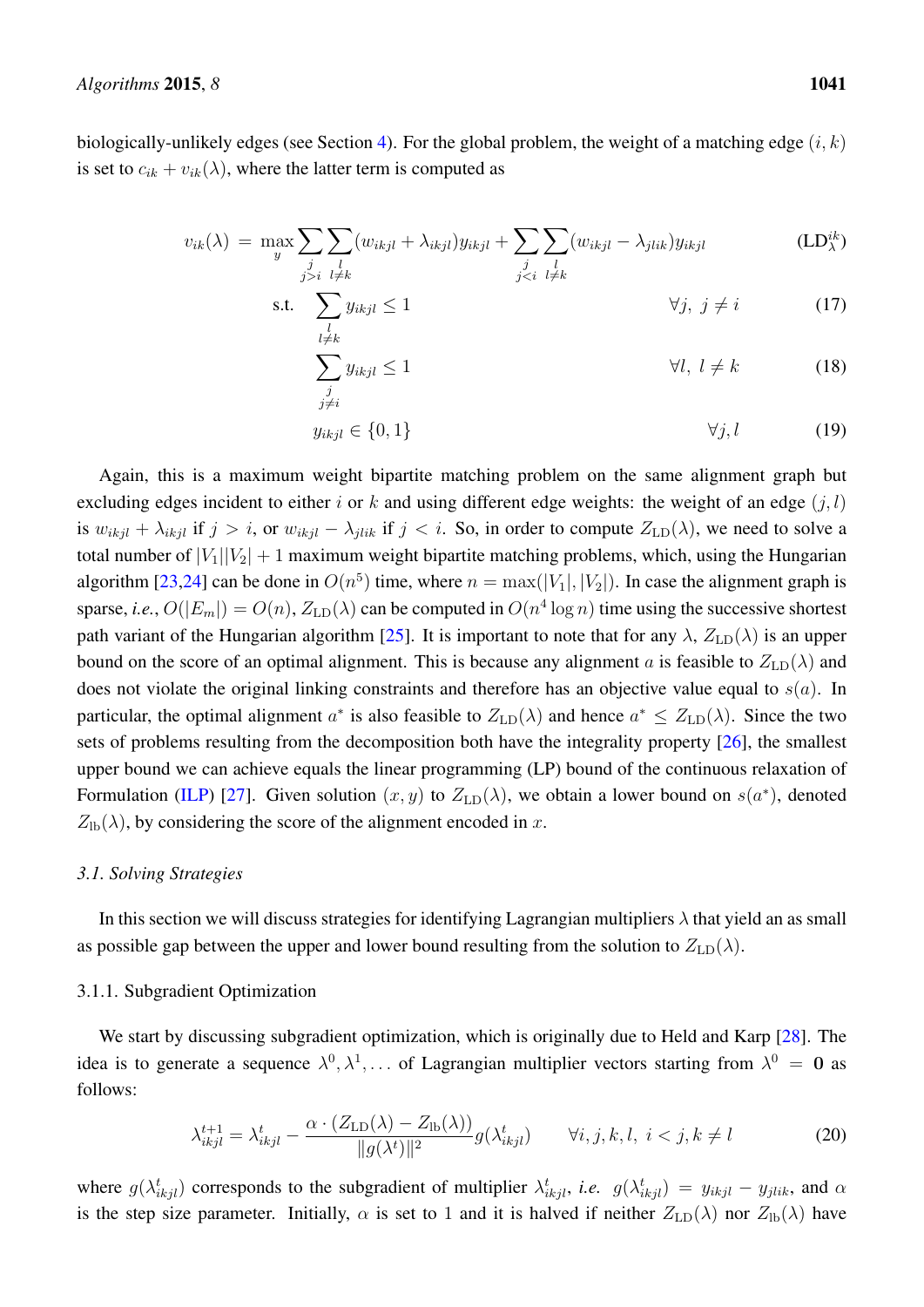improved for over N consecutive iterations. Conversely,  $\alpha$  is doubled if M times in a row there was an improvement in either  $Z_{LD}(\lambda)$  or  $Z_{lb}(\lambda)$  [\[29\]](#page-15-16). In case all subgradients are zero, the optimal solution has been found and the scheme terminates. Note that this is not guaranteed to happen. Therefore, we abort the scheme after exceeding a time limit or a pre-specified number of iterations. In addition, we terminate if  $\alpha$  has dropped below machine precision. Algorithm [1](#page-7-0) gives the pseudo code of this procedure.

# Algorithm 1: SUBGRADIENTOPT $(\lambda, M, N)$

<span id="page-7-0"></span> $1 \ \alpha \leftarrow 1; n \leftarrow N; m \leftarrow M$ 2  $[LB^*,UB^*] \leftarrow [Z_{\text{lb}}(\lambda), Z_{\text{LD}}(\lambda)]$ 3 while  $q(\lambda) \neq 0$  do 4  $\lambda \leftarrow \lambda - \frac{\alpha(Z_{\text{LD}}(\lambda) - Z_{\text{lb}}(\lambda))}{\|g(\lambda^t)\|^2} g(\lambda^t)$ 5 if  $[LB^*,UB^*] \setminus [Z_{\text{lb}}(\lambda), Z_{\text{LD}}(\lambda)] = \emptyset$  then  $n \leftarrow n - 1$ ; <sup>6</sup> else 7  $\text{LB}^* \leftarrow \max[\text{LB}^*, Z_{\text{lb}}(\lambda)]$ 8  $UB^* \leftarrow min[UB^*, Z_{LD}(\lambda)]$  $m \leftarrow m - 1$ 10 if  $n = 0$  then  $\alpha \leftarrow \alpha/2; n \leftarrow N;$ 11 if  $m = 0$  then  $\alpha \leftarrow 2\alpha$ ;  $m \leftarrow M$ ; 12 return  $[LB^*,UB^*]$ 

#### 3.1.2. Dual Descent

In this section we derive a dual descent method which is an extension of the one presented in [\[22\]](#page-15-9). The dual descent method takes as a starting point the dual of  $Z_{LD}(\lambda)$ :

$$
Z_{\text{LD}}(\lambda) = \min_{\alpha,\beta} \quad \sum_{i} \alpha_i + \sum_{k} \beta_k \tag{21}
$$

$$
\text{s.t.} \quad \alpha_i + \beta_k \ge c_{ik} + v_{ik}(\lambda) \qquad \forall i, k \tag{22}
$$

<span id="page-7-1"></span>
$$
\alpha_i \ge 0 \qquad \qquad \forall i \tag{23}
$$

<span id="page-7-5"></span><span id="page-7-4"></span><span id="page-7-3"></span><span id="page-7-2"></span>
$$
\beta_k \ge 0 \qquad \qquad \forall k \tag{24}
$$

where the dual of  $v_{ik}(\lambda)$  is

$$
v_{ik}(\lambda) = \min_{\mu,\nu} \sum_{\substack{j\\j\neq i}} \mu_j^{ik} + \sum_{\substack{l\\l\neq k}} \nu_l^{ik}
$$
 (25)

$$
\text{s.t.} \quad \mu_j^{ik} + \nu_l^{ik} \ge w_{ikjl} + \lambda_{ikjl} \qquad \forall j, l, \ j > i, l \ne k \tag{26}
$$

$$
\mu_j^{ik} + \nu_l^{ik} \ge w_{ikjl} - \lambda_{jlik} \qquad \forall j, l, j < i, l \ne k \tag{27}
$$

$$
\mu_j^{ik} \ge 0 \qquad \qquad \forall j \tag{28}
$$

<span id="page-7-6"></span>
$$
\nu_l^{ik} \ge 0 \qquad \qquad \forall l \qquad \qquad (29)
$$

Suppose that for a given  $\lambda^t$  we have computed dual variables  $(\alpha, \beta)$  solving Problem [\(21\)](#page-7-1) with objective value  $Z_{\text{LD}}(\lambda^t)$ , as well as dual variables  $(\mu^{ik}, \nu^{ik})$  yielding values  $v_{ik}(\lambda)$  to Problems [\(25\)](#page-7-2). The goal now is to find  $\lambda^{t+1}$  such that the resulting bound is better or just as good, i.e.  $Z_{\text{LD}}(\lambda^{t+1}) \leq Z_{\text{LD}}(\lambda^{t})$ . We prevent the bound from increasing, by ensuring that the dual variables  $(\alpha, \beta)$  remain feasible for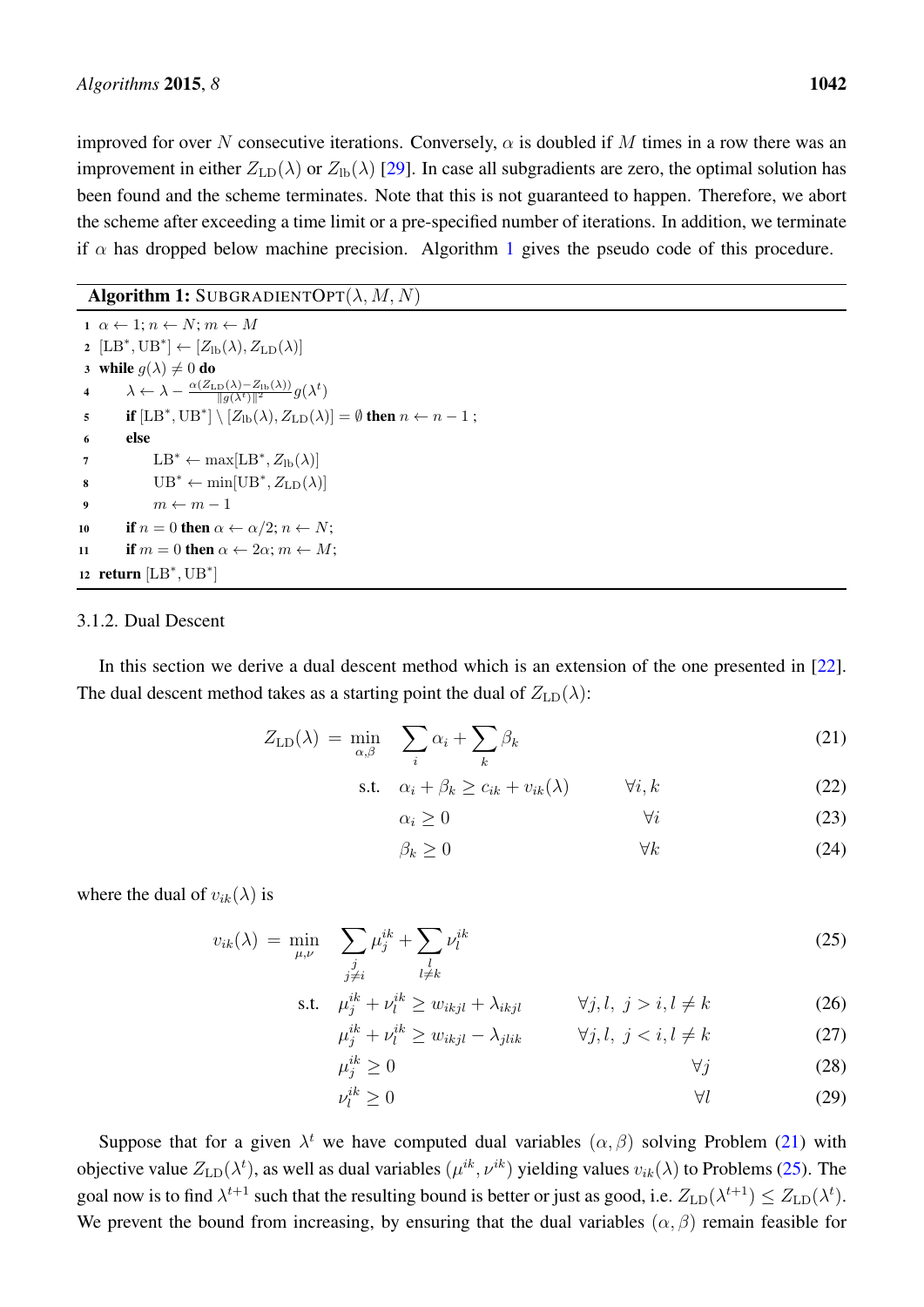Problem [\(21\)](#page-7-1). This we can achieve by considering the slacks:  $\pi_{ik}(\lambda) = \alpha_i + \beta_k - c_{ik} - v_{ik}(\lambda)$ . Thus, for  $(\alpha, \beta)$  to remain feasible, we can only allow every  $v_{ik}(\lambda^t)$  to increase by as much as  $\pi_{ik}(\lambda^t)$ . We can achieve such an increase by considering Linear Programs [\(25\)](#page-7-2) and their slacks defined as

$$
\gamma_{ikjl}(\lambda) = \begin{cases} \mu_j^{ik} + \nu_l^{ik} - w_{ikjl} + \lambda_{ikjl}, & \text{if } j > i, \\ \mu_j^{ik} + \nu_l^{ik} - w_{ikjl} - \lambda_{jlik}, & \text{if } j < i, \end{cases} \qquad \forall j, l, j \neq i, l \neq k \tag{30}
$$

and update the multipliers in the following way.

Lemma 1. *The adjustment scheme below yields solutions to Linear Programs* [\(25\)](#page-7-2) *with objective values*  $v_{ik}(\lambda^{t+1})$  at most  $\pi_{ik}(\lambda^{t}) + v_{ik}(\lambda^{t})$  for all  $i, k$ .

$$
\lambda_{ikjl}^{t+1} = \lambda_{ikjl}^t + \varphi_{ikjl} \left[ \gamma_{ikjl}(\lambda^t) + \tau_{ik} \left( \frac{1}{2(n_1 - 1)} + \frac{1}{2(n_2 - 1)} \right) \pi_{ik}(\lambda^t) \right] - \varphi_{jlik} \left[ \gamma_{jlik}(\lambda^t) + \tau_{jl} \left( \frac{1}{2(n_1 - 1)} + \frac{1}{2(n_2 - 1)} \right) \pi_{jl}(\lambda^t) \right]
$$
(31)

<span id="page-8-0"></span>*for all*  $j, l, i < j, k \neq l$ , where  $n_1 = |V_1|$ ,  $n_2 = |V_2|$ , and  $0 \leq \varphi_{ikjl}, \tau_{jl} \leq 1$  are parameters.

**Proof.** We prove the lemma by showing that for any i, k there exists a feasible solution  $(\mu'^{ik}, \nu'^{ik})$  to Problem [\(25\)](#page-7-2) whose objective value  $v_{ik}(\lambda^{t+1})$  is at most  $\pi_{ik}(\lambda^t) + v_{ik}(\lambda^t)$ . Let  $(\mu^{ik}, \nu^{ik})$  be the solution to Problem [\(25\)](#page-7-2) given multipliers  $\lambda^t$ . We claim that setting

$$
\mu_j^{'ik} = \mu_j^{ik} + \frac{\pi_{ik}(\lambda^t)}{2(n_1 - 1)} \qquad \forall j, \ j \neq i
$$
  

$$
\nu_l'^{ik} = \nu_j^{ik} + \frac{\pi_{ik}(\lambda^t)}{2(n_2 - 1)} \qquad \forall l, \ l \neq k
$$

results in a feasible solution to Problem [\(25\)](#page-7-2) given multipliers  $\lambda^{t+1}$ . We start by showing that Constraints [\(26\)](#page-7-3) and [\(27\)](#page-7-4) are satisfied. Equation [\(31\)](#page-8-0) implies the following bounds on  $\lambda^{t+1}$ :

$$
\lambda_{ikjl}^t - \gamma_{jlik}(\lambda^t) - \left(\frac{1}{2(n_1 - 1)} + \frac{1}{2(n_2 - 1)}\right)\pi_{jl}(\lambda^t) \le \lambda_{ikjl}^{t+1} \quad \forall j, l, j < i, l \ne k
$$
  

$$
\lambda_{ikjl}^{t+1} \le \lambda_{ikjl}^t + \gamma_{ikjl}(\lambda^t) + \left(\frac{1}{2(n_1 - 1)} + \frac{1}{2(n_2 - 1)}\right)\pi_{ik}(\lambda^t) \quad \forall j, l, j < i, l \ne k
$$

Therefore, we have that the following inequalities imply Constraints [\(26\)](#page-7-3) and [\(27\)](#page-7-4) for all j, l,  $j > i$ ,  $l \neq k$ :

$$
\mu_j'^{ik} + \nu_l'^{ik} \ge w_{ikjl} + \lambda_{ikjl}^t + \gamma_{ikjl}(\lambda^t) + \left(\frac{1}{2(n_1 - 1)} + \frac{1}{2(n_2 - 1)}\right)\pi_{ik}(\lambda^t)
$$

and for all  $j, l, j < i, l \neq k$ 

$$
\mu_j'^{ik} + \nu_l'^{ik} \ge w_{ikjl} - \lambda_{jlik}^t + \gamma_{ikjl}(\lambda^t) + \left(\frac{1}{2(n_1 - 1)} + \frac{1}{2(n_2 - 1)}\right)\pi_{ik}(\lambda^t)
$$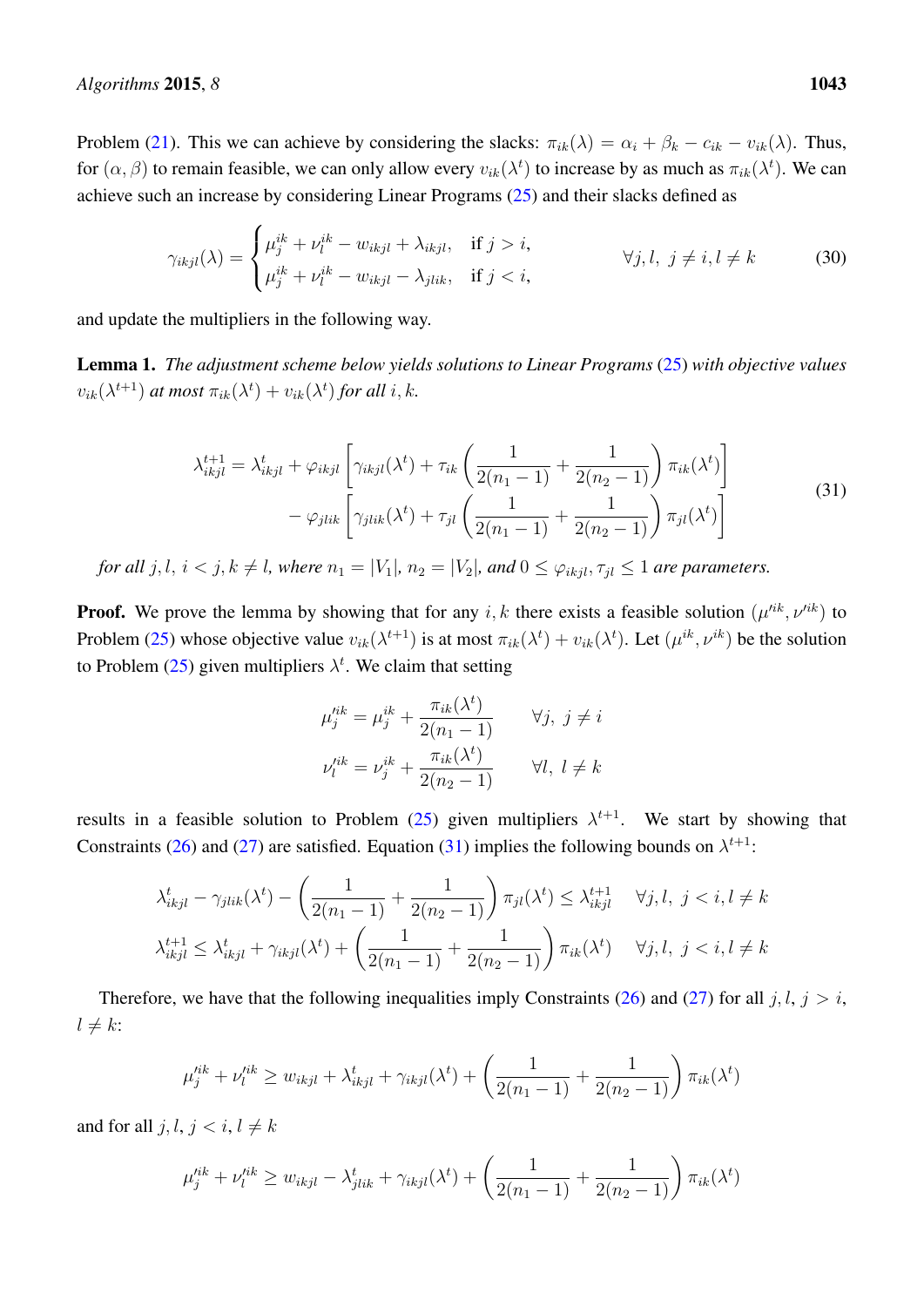Constraints [\(26\)](#page-7-3) and [\(27\)](#page-7-4) are indeed implied, as, for all  $j, l, j > i, l \neq k$ ,

$$
\mu_j'^{ik} + \nu_l'^{ik} = \mu_j^{ik} + \nu_l^{ik} + \left(\frac{1}{2(n_1 - 1)} + \frac{1}{2(n_2 - 1)}\right) \pi_{ik}(\lambda^t)
$$
  
\n
$$
\geq w_{ikjl} + \lambda_{ikjl}^t + \gamma_{ikjl}(\lambda^t) + \left(\frac{1}{2(n_1 - 1)} + \frac{1}{2(n_2 - 1)}\right) \pi_{ik}(\lambda^t)
$$

and for all  $j, l, j < i, l \neq k$ 

$$
\mu_j'^{ik} + \nu_l'^{ik} = \mu_j^{ik} + \nu_l^{ik} + \left(\frac{1}{2(n_1 - 1)} + \frac{1}{2(n_2 - 1)}\right) \pi_{ik}(\lambda^t)
$$
  
\n
$$
\geq w_{ikjl} - \lambda_{jlik}^t + \gamma_{ikjl}(\lambda^t) + \left(\frac{1}{2(n_1 - 1)} + \frac{1}{2(n_2 - 1)}\right) \pi_{ik}(\lambda^t)
$$

Since  $\mu_j^{ik}, \nu_l^{ik} \ge 0$  ( $\forall j, l, j \ne i, l \ne k$ ) and by definition  $\pi_{ik}(\lambda^t) \ge 0$ , Constraints [\(28\)](#page-7-5) and [\(29\)](#page-7-6) are satisfied as well. The objective value of  $(\mu^{ijk}, \nu'^{ik})$  is given by

$$
\sum_{\substack{j\\j\neq i}}\mu'^{ik}_j+\sum_{\substack{l\\l\neq k}}\nu'^{ik}_l=\sum_{\substack{j\\j\neq i}}\mu^{ik}_j+\sum_{\substack{l\\l\neq k}}\nu^{ik}_l+\pi_{ik}(\lambda^t)=v_{ik}(\lambda^t)+\pi_{ik}(\lambda^t)
$$

Since the dual Problems  $(25)$  are minimization problems and there exist, for all i, k, feasible solutions with objective values  $v_{ik}(\lambda^t) + \pi_{ik}(\lambda^t)$ , we can conclude that the objective values of the solutions are bounded by this quantity. Hence, the lemma follows:  $\Box$ 

We use  $\varphi = 0.5$ ,  $\tau = 1$ , and perform the dual descent method L successive times (see Algorithm [2\)](#page-9-0).

# Algorithm 2: DUALDESCENT $(\lambda, L)$

<span id="page-9-0"></span>1 
$$
\varphi \leftarrow 0.5; [LB^*, UB^*] \leftarrow [Z_{\text{lb}}(\lambda), Z_{\text{LD}}(\lambda)]
$$
  
\n2 for  $n \leftarrow 1$  to L do  
\n3 **forecast** i, k, j, l, i < j, k \neq l do  
\n4  $\lambda_{ikjl} \leftarrow \lambda_{ikjl} + \varphi(\gamma_{ikjl} + \frac{\pi_{ik}(\lambda)}{2(n_1-1)} + \frac{\pi_{ik}(\lambda)}{2(n_2-1)})) - \varphi(\gamma_{jlik} + \frac{\pi_{jl}(\lambda)}{2(n_1-1)} + \frac{\pi_{jl}(\lambda)}{2(n_2-1)}))$   
\n5  $LB^* \leftarrow \max[LB^*, Z_{\text{lb}}(\lambda)]$   
\n6  $UB^* \leftarrow Z_{\text{LD}}(\lambda)$   
\n7 **return** [LB^\*, UB^\*]

## 3.1.3. Overall Method

Our overall method combines both the subgradient optimization and dual descent method. We do this performing the subgradient method until termination and then switching over to the dual descent method. This procedure is repeated K times (see Algorithm [3\)](#page-9-1).

```
Algorithm 3: \overline{\text{NATALIE}(K, L, M, N)}
```

```
\mathbf{1} \ \lambda \leftarrow \mathbf{0}; [\text{LB}^*, \text{UB}^*] \leftarrow [0, \infty]2 for k \leftarrow 1 to K do
3 [LB^*,UB^*] \leftarrow SUBGRAPHOPT(\lambda, M, N) \cap [LB^*,UB^*]4 [LB^*,UB^*] \leftarrow \text{DualDescription}(\lambda, L) \cap [LB^*,UB^*]5 return [LB^*,UB^*]
```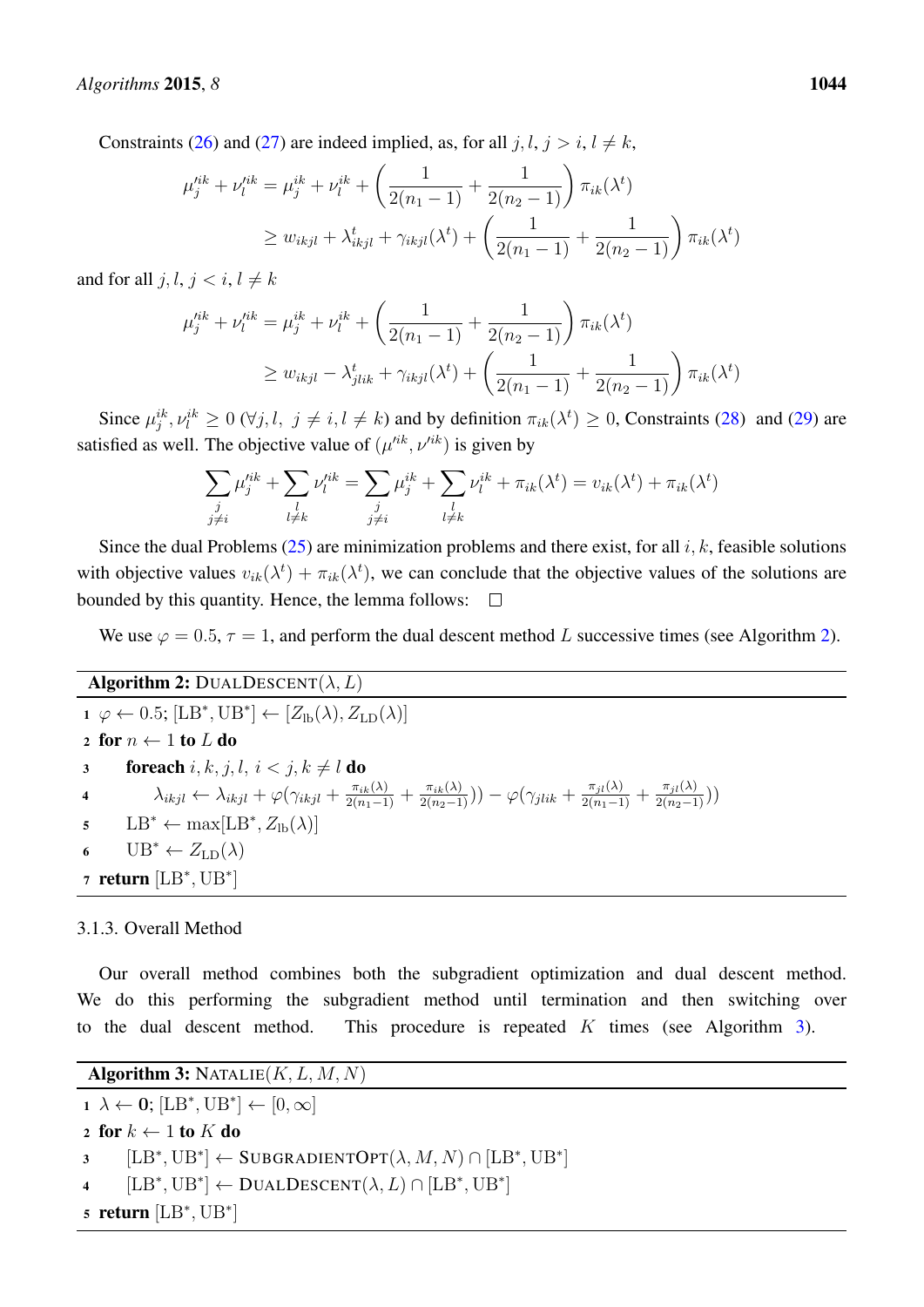We implemented Natalie in  $C^{++}$  using the LEMON graph library  $[30]$ . The successive shortest path algorithm for maximum weight bipartite matching was implemented and contributed to LEMON. Special care was taken to deal with the inherent numerical instability of floating point numbers. Our implementation supports both the GraphML and GML graph formats. Rather than using one big alignment graph, we store and use a different alignment graph for every local problem  $(LD_\lambda^{ik})$  $(LD_\lambda^{ik})$ . This proved to be a significant improvement in running time, especially when the global alignment graph is sparse. The source code of Natalie is publicly available under the MIT license at [\[17\]](#page-15-4).

## <span id="page-10-0"></span>4. Experimental Evaluation

From the STRING database v8.3 [\[1\]](#page-14-0), we obtained PPI networks for the following six species: *C. elegans* (cel), *S. cerevisiae* (sce), *D. melanogaster* (dme), *R. norvegicus* (rno), *M. musculus* (mmu) and *H. sapiens* (hsa). We only considered interactions that were experimentally verified. Table [1](#page-10-1) shows the sizes of the networks. We performed, using the BLOSUM62 matrix, an all-against-all global sequence alignment on the protein sequences of all  $\binom{6}{2}$  $\binom{6}{2} = 15$  pairs of networks. We used affine gap penalties with a gap-open penalty of 10 and a gap-extension penalty of 2. The first experiment in Section [4.1](#page-10-2) compares the performance of IsoRank, GRAAL, L-GRAAL and Natalie 2.0 in terms of a variety of topological measures. In Section [4.2,](#page-12-0) we evaluate the biological relevance of the alignments produced by the four methods. All experiments were conducted on a compute cluster with 2.26 GHz processors with 24 GB of RAM.

<span id="page-10-1"></span>Table 1. Characteristics of input networks considered in this study. The columns contain species identifier, number of nodes in the network, number of nodes annotated with at least one gene ontology (GO) term, and number of interactions.

| <b>Species</b> | <b>Nodes</b> | <b>Annotated</b> | <b>Interactions</b> |
|----------------|--------------|------------------|---------------------|
| cel(c)         | 5948         | 4694             | 23,496              |
| $\sec(s)$      | 6018         | 5703             | 131,701             |
| $d$ me $(d)$   | 7433         | 6006             | 26,829              |
| rno $(r)$      | 8002         | 6786             | 32,527              |
| mmu(m)         | 9109         | 8060             | 38,414              |
| hsa(h)         | 11,512       | 9328             | 67,858              |

# <span id="page-10-2"></span>*4.1. Topological Measures*

A popular evaluation metric for network alignments is edge correctness (EC), which is the number of conserved edges divided by the number of edges of the smaller network. This measure can be directly optimized, for example in Natalie 2.0, by setting the scoring function to  $s(a) = |\{(v, w) \in$  $E_1 \mid (a(v), a(w)) \in E_2$ . In addition, for Natalie 2.0 and L-GRAAL, we measured the size of the largest aligned connected component (LCC), and the recently proposed measures induced and symmetric substructure score (ICS and S3). ICS takes also matching non-edges into account and is defined as the number of matched edges divided by the number of edges in the subgraph of  $G_2$  that is induced by the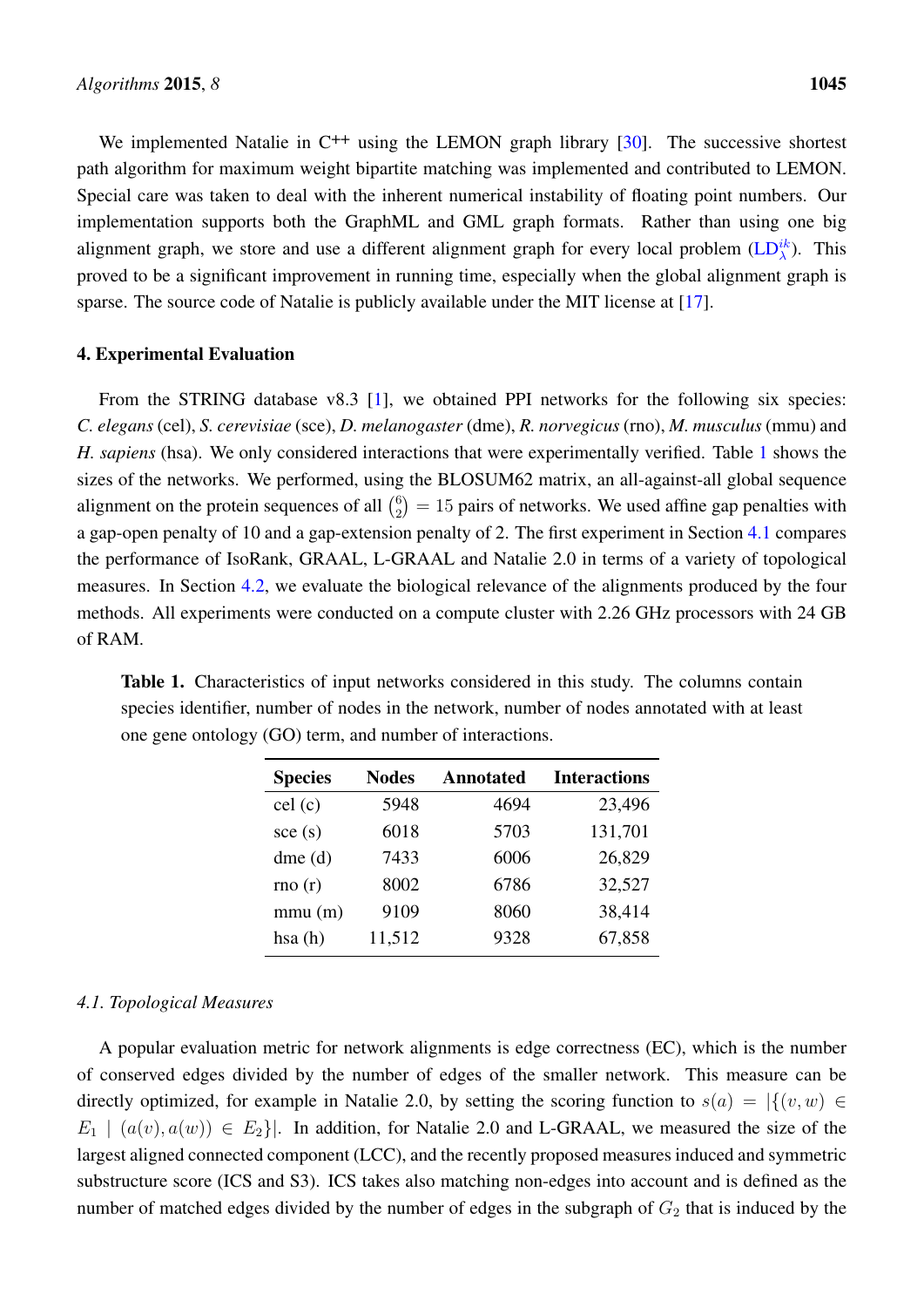matching. The asymmetry in this measure is corrected for by the S3 measure, which is the fraction of matched edges between  $G_1$  and the subnetwork of  $G_2$  induced by the alignment. Note that it is easy to achieve perfect ICS or S3 values when alignments are defined as partial functions. In this case, matching, for example, two  $K_3$  subgraphs of the input graphs would give a perfect score in terms of ICS or S3. For this reason, it is preferable to consult EC and LCC in addition.

As mentioned in Section [3,](#page-4-1) Natalie 2.0 as well as L-GRAAL can benefit greatly from using a sparse alignment graph. To that end, we use the e-values obtained from the all-against-all sequence alignment to prohibit biologically unlikely matchings by only considering protein-pairs whose e-value is at most 100. Note that this only applies to Natalie and L-GRAAL as both GRAAL and IsoRank consider the complete alignment graph. On each of the 15 instances, we ran GRAAL with three different random seeds and sampled the input parameter which balances the contribution of the graphlets with the node degrees uniformly within the allowed range of [0, 1]. As for IsoRank, when setting the parameter  $\alpha$ , which controls to what extent topological similarity plays a role, to the desired value of one, very poor results were obtained. Therefore we also sampled this parameter within its allowed range and re-evaluated the resulting alignments in terms of edge-correctness. Natalie was run with a time limit of 10 minutes CPU time and the standard settings  $K = 3$ ,  $L = 100$ ,  $M = 10$ ,  $N = 20$ . L-GRAAL was run with a CPU time limit of 10 min as well as one hour. For both GRAAL and IsoRank, only the highest-scoring results were considered.

<span id="page-11-0"></span>

Figure 2. Performance of the four different methods for all-against-all species comparisons (15 alignment instances). Missing bars correspond to exceeded time/memory limits or software crashes. For LCC, ICS and S3 only Natalie 2.0 and L-GRAAL were compared. (a) Edge correctness (EC); (b) Size of largest connected component (LCC); (c) Induced Substructure Score (ICS); (d) Symmetric Substructure Score (S3).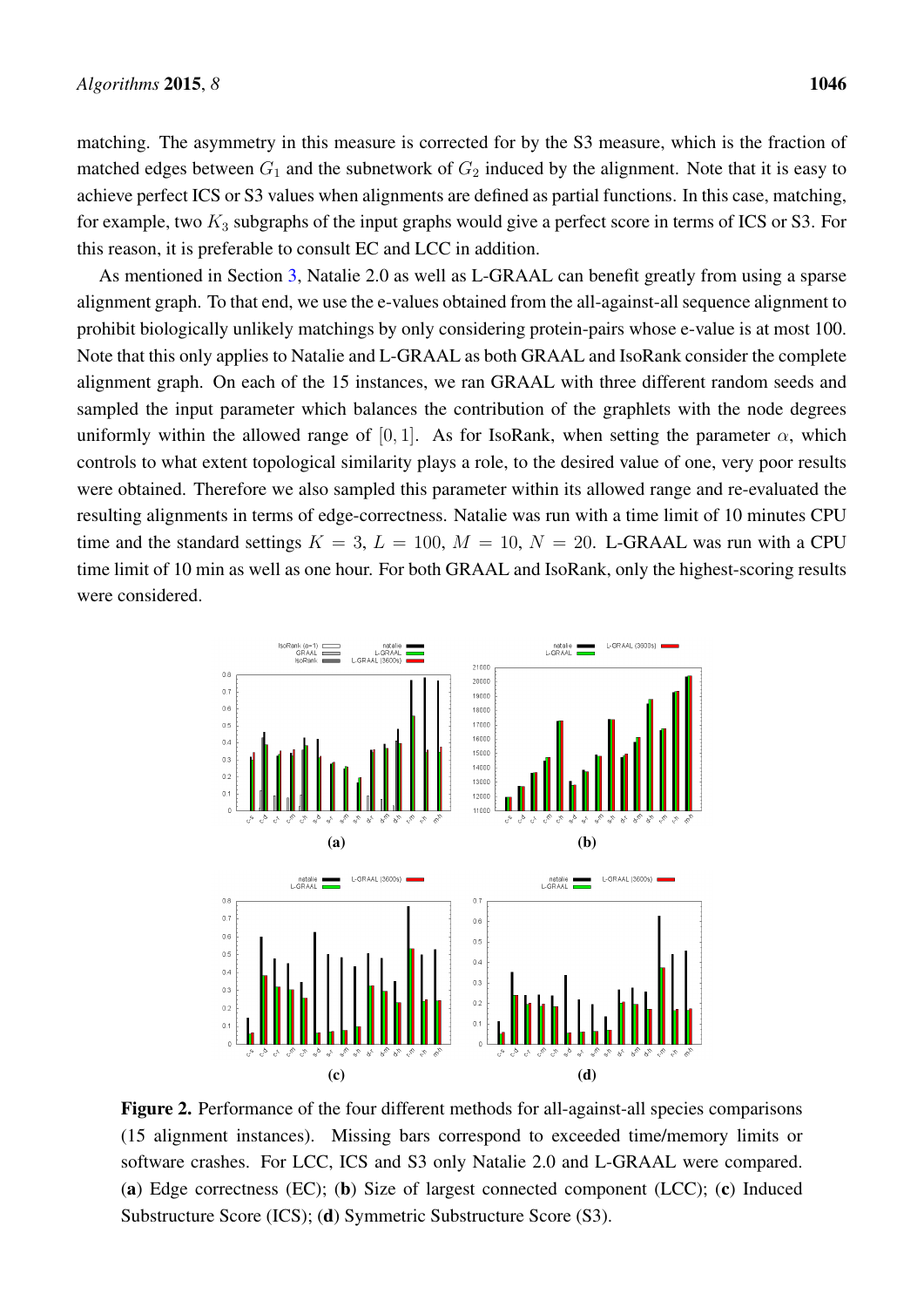Figure [2](#page-11-0) shows the results. IsoRank was only able to compute alignments for three out of the 15 instances. On the other instances IsoRank crashed, which may be due to the large size of the input networks. For GRAAL no alignments concerning *sce* could be computed, which is due to the large number of edges in the network: in 12 h only for 3% of the nodes the graphlet degree vector was computed. As for the last three instances, GRAAL crashed due to exceeding the memory limit inherent to 32-bit processes. Unfortunately no 64-bit executable was available. On the instances for which GRAAL could compute alignments, the alignment quality is poor when compared to the other methods. Natalie 2.0 outperforms the other methods in terms of edge correctness and outperforms L-GRAAL in terms of ICS and S3. The LCC values of both methods are similar.

## <span id="page-12-0"></span>*4.2. GO Similarity*

In order to measure the biological relevance of the obtained network alignments, we make use of the Gene Ontology (GO) [\[31\]](#page-15-18). For every node in each of the six networks, we obtained a set of GO annotations (see Table [1](#page-10-1) for the exact numbers). Each annotation set was extended to a multiset by including all ancestral GO terms for every annotation in the original set. Subsequently, we employed a similarity measure that compares a pair of aligned nodes based on their GO annotations and also takes into account the relative frequency of each annotation [\[32\]](#page-16-0). Since the similarity measure assigns a score between 0 and 1 to every aligned node pair, the highest similarity score one can get for any alignment is the minimum number of annotated nodes in either of the networks. We therefore normalize the similarity scores by this quantity. Unlike the previous experiment, this time we considered the bitscores of the pairwise global sequence alignments. Similarly to the IsoRank and L-GRAAL parameter  $\alpha$ , we introduced a parameter  $\beta \in [0, 1]$  such that the sequence part of the score has weight  $(1 - \beta)$  and the topology part has weight  $\beta$ . We sampled the weight parameters uniformly in the range [0, 1] for all methods. Figure [3](#page-12-1) shows that on the smaller networks Natalie, L-GRAAL and IsoRank identify functionally coherent alignments with similar GO scores. However, Natalie outfperforms the other methods on many of the larger networks.

<span id="page-12-1"></span>

Figure 3. Biological relevance of the alignments measured via GO similarity.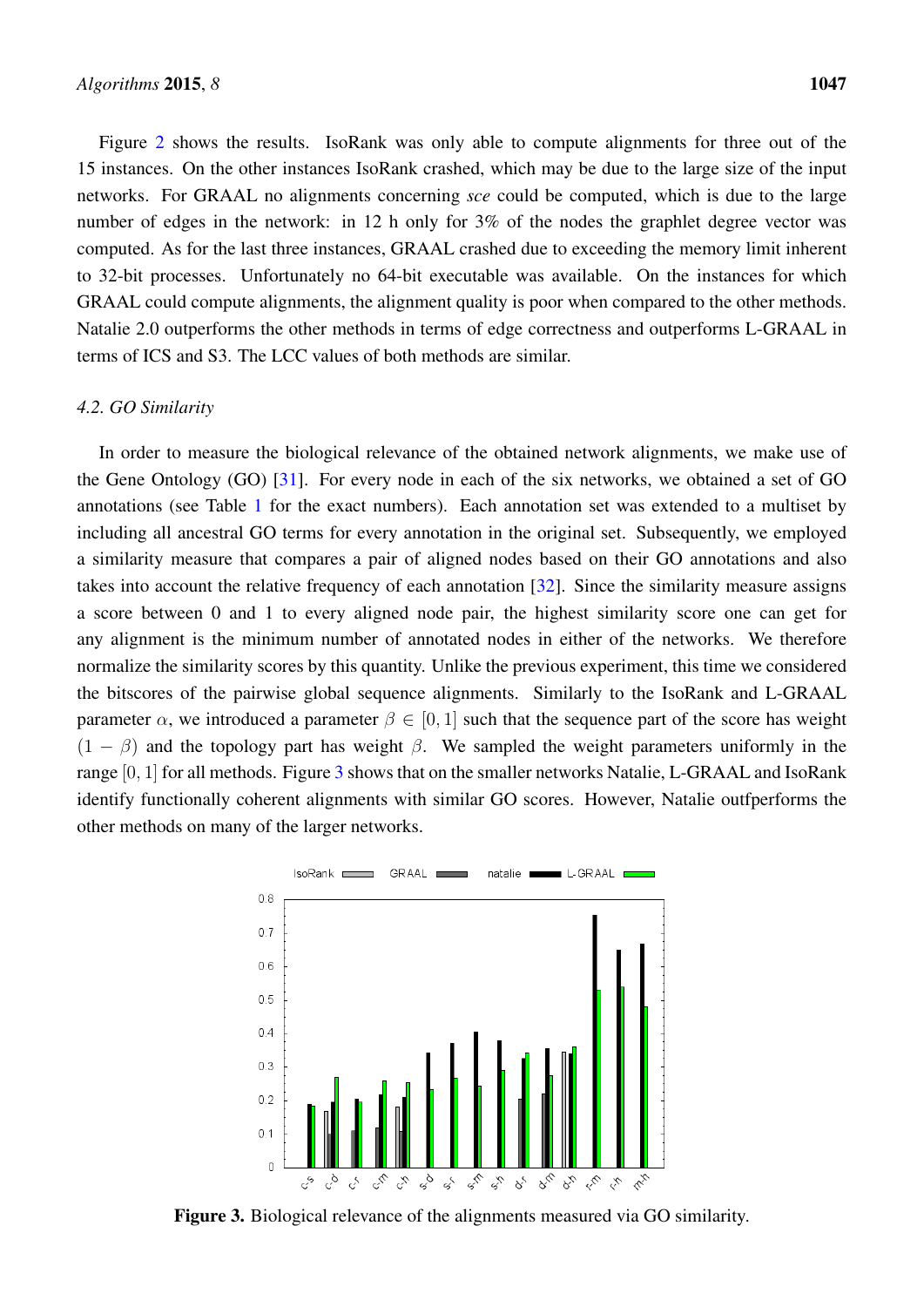### <span id="page-13-0"></span>5. Conclusions

Inspired by results for the closely related quadratic assignment problem (QAP), we have presented new algorithmic ideas in order to make a Lagrangian relaxation approach for global network alignment practically useful and competitive. In particular, we have generalized a dual descent method for the QAP. We have found that combining this scheme with the traditional subgradient optimization method leads to fastest progress of upper and lower bounds.

Our implementation of the new method, Natalie 2.0, works well and fast when aligning biological networks, which we have shown in an extensive study on the alignment of cross-species PPI networks. We have compared Natalie 2.0 to the established and new state-of-the-art methods IsoRank, GRAAL and L-GRAAL, which aim at optimizing similar scoring functions. Our experiments show that the Lagrangian relaxation approach is a powerful method, which often outperforms the competitors in terms of quality of the results and running time.

Currently, all methods, including Natalie 2.0, approach the global network alignment problem heuristically, that is, the computed alignments are not guaranteed to be optimal solutions of the problem. While some approaches are intrinsically heuristic—both IsoRank and GRAAL, for instance, approximate the neighborhood of a node and then match it with a similar node—the inexactness in Natalie 2.0 and also L-GRAAL has two causes that we plan to address in future work: on the one hand, there may still be a gap between upper and lower bound of the Lagrangian relaxation approach after the last iteration. One could use these bounds in a branch-and-bound approach that will compute provably optimal solutions. On the other hand, we currently do not consider the complete bipartite alignment graph and may therefore miss optimal alignments. Here, preprocessing strategies, in the spirit of [\[33\]](#page-16-1), which safely sparsify the input bipartite graph without violating optimality conditions, may be useful.

The independence of local problems  $(LD_\lambda^{ik})$  $(LD_\lambda^{ik})$  allows for straightforward parallelization, which would lead to an even faster method. Another improvement in running times might be achieved when considering more involved heuristics for computing the lower bound, such as local search. More functionally-coherent alignments can be obtained when considering a scoring function where node-to-node correspondences are not only scored via sequence similarity but also for instance via GO similarity. In certain cases, even negative weights for topological interactions might be desired in which case one needs to reconsider the assumption of entries of matrix W being positive.

## Acknowledgments

We thank SARA Computing and Networking Services for their support in using the Lisa Compute Cluster. In addition, we are grateful to Bernd Brandt for helping out with various bioinformatics issues and also to Samira Jaeger for providing code and advice on the GO similarity experiments. We thank Noël Malod-Dognin for helping us with running L-GRAAL and for general discussions. We also thank the anonymous referees for carefully reading our work and their comments.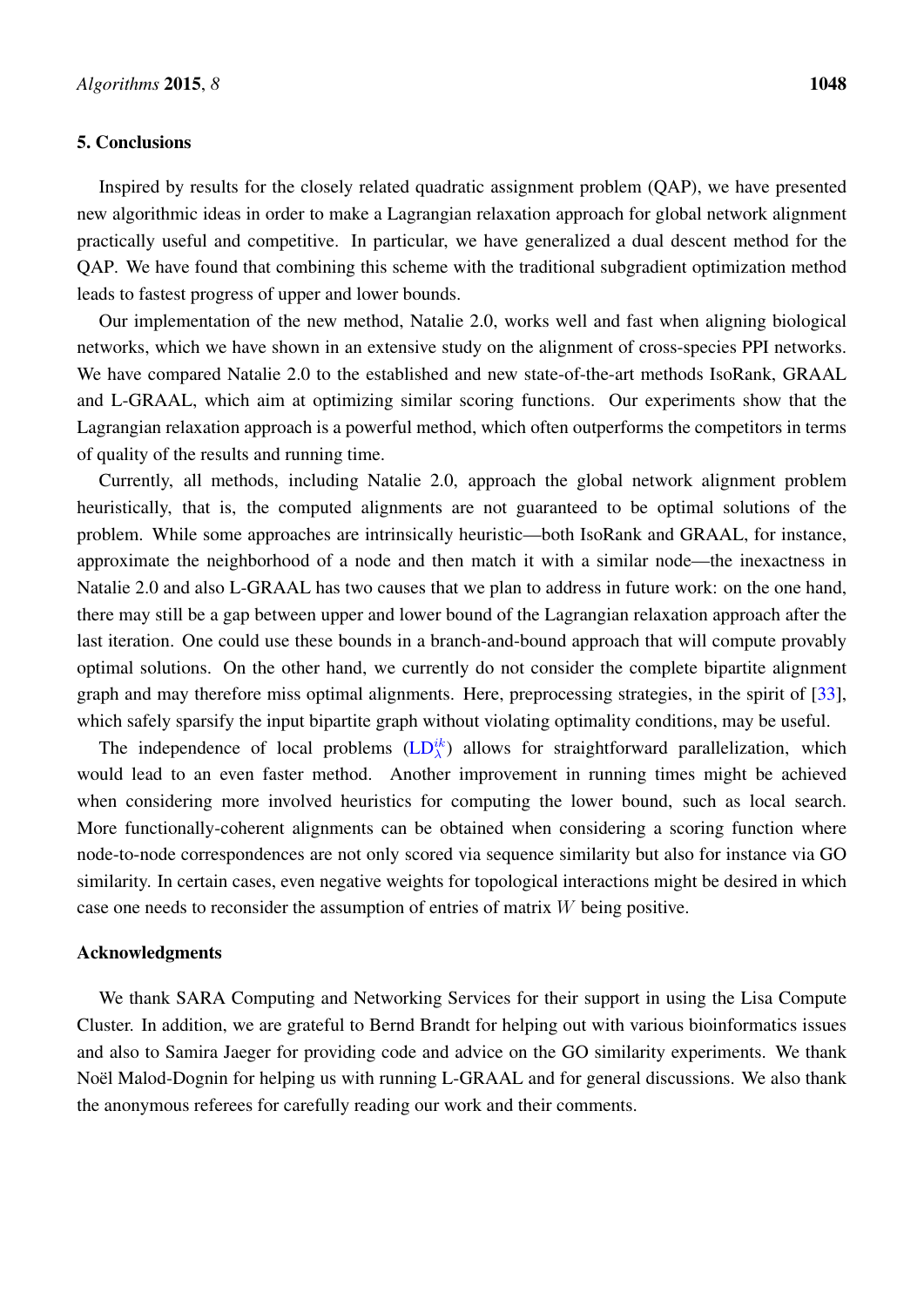# Author Contributions

Gunnar W. Klau, Mohammed El-Kebir and Jaap Heringa designed the study, interpreted the results and wrote the manuscript. Gunnar W. Klau and Mohammed El-Kebir conceived the method. Mohammed El-Kebir and Gunnar W. Klau implemented the software and ran the experiments.

# Conflicts of Interest

The authors declare no conflict of interest.

# References

- <span id="page-14-0"></span>1. Szklarczyk, D.; Franceschini, A.; Wyder, S.; Forslund, K.; Heller, D.; Huerta-Cepas, J.; Simonovic, M.; Roth, A.; Santos, A.; Tsafou, K.P.; *et al.* STRING v10: Protein-protein interaction networks, integrated over the tree of life. *Nucleic Acids Res.* 2015, *43*, doi:10.1093/nar/gku1003.
- <span id="page-14-1"></span>2. Sharan, R.; Ideker, T. Modeling cellular machinery through biological network comparison. *Nat. Biotechnol.* 2006, *24*, 427–433.
- <span id="page-14-2"></span>3. Kanehisa, M.; Goto, S.; Hattori, M.; Aoki-Kinoshita, K.F.; Itoh, M.; Kawashima, S.; Katayama, T.; Araki, M.; Hirakawa, M. From genomics to chemical genomics: New developments in KEGG. *Nucleic Acids Res.* 2006, *34*, doi:10.1093/nar/gkj102.
- <span id="page-14-3"></span>4. Alon, U. Network motifs: Theory and experimental approaches. *Nat. Rev. Genet.* 2007, *8*, 450–461.
- <span id="page-14-4"></span>5. Elmsallati, A.; Clark, C.; Kalita, J. Global alignment of protein-protein interaction networks: A survey. *IEEE/ACM Trans. Comput. Biol. Bioinf.* 2015, *99*, doi: 0.1109/TCBB.2015.2474391.
- <span id="page-14-5"></span>6. Singh, R.; Xu, J.; Berger, B. Global alignment of multiple protein interaction networks with application to functional orthology detection. *Proc. Natl. Acad. Sci. USA* 2008, *105*, 12763–12768.
- <span id="page-14-6"></span>7. Klau, G.W. A new graph-based method for pairwise global network alignment. *BMC Bioinf.* 2009, *10*, doi:10.1186/1471-2105-10-S1-S59.
- <span id="page-14-7"></span>8. Kuchaiev, O.; Milenkovic, T.; Memisevic, V.; Hayes, W.; Przulj, N. Topological network alignment uncovers biological function and phylogeny. *J. R. Soc. Interface* 2010, *7*, 1341–54.
- <span id="page-14-8"></span>9. Patro, R.; Kingsford, C. Global network alignment using multiscale spectral signatures. *Bioinformatics* 2012, *28*, 3105–3114.
- <span id="page-14-9"></span>10. Neyshabur, B.; Khadem, A.; Hashemifar, S.; Arab, S.S. NETAL: A new graph-based method for global alignment of protein-protein interaction networks. *Bioinformatics* 2013, *29*, 1654–1662.
- <span id="page-14-10"></span>11. Aladag, A.E.; Erten, C. SPINAL: Scalable protein interaction network alignment. ˘ *Bioinformatics* 2013, *29*, 917–924.
- <span id="page-14-11"></span>12. Chindelevitch, L.; Ma, C.Y.; Liao, C.S.; Berger, B. Optimizing a global alignment of protein interaction networks. *Bioinformatics* 2013, *29*, 2765–2773.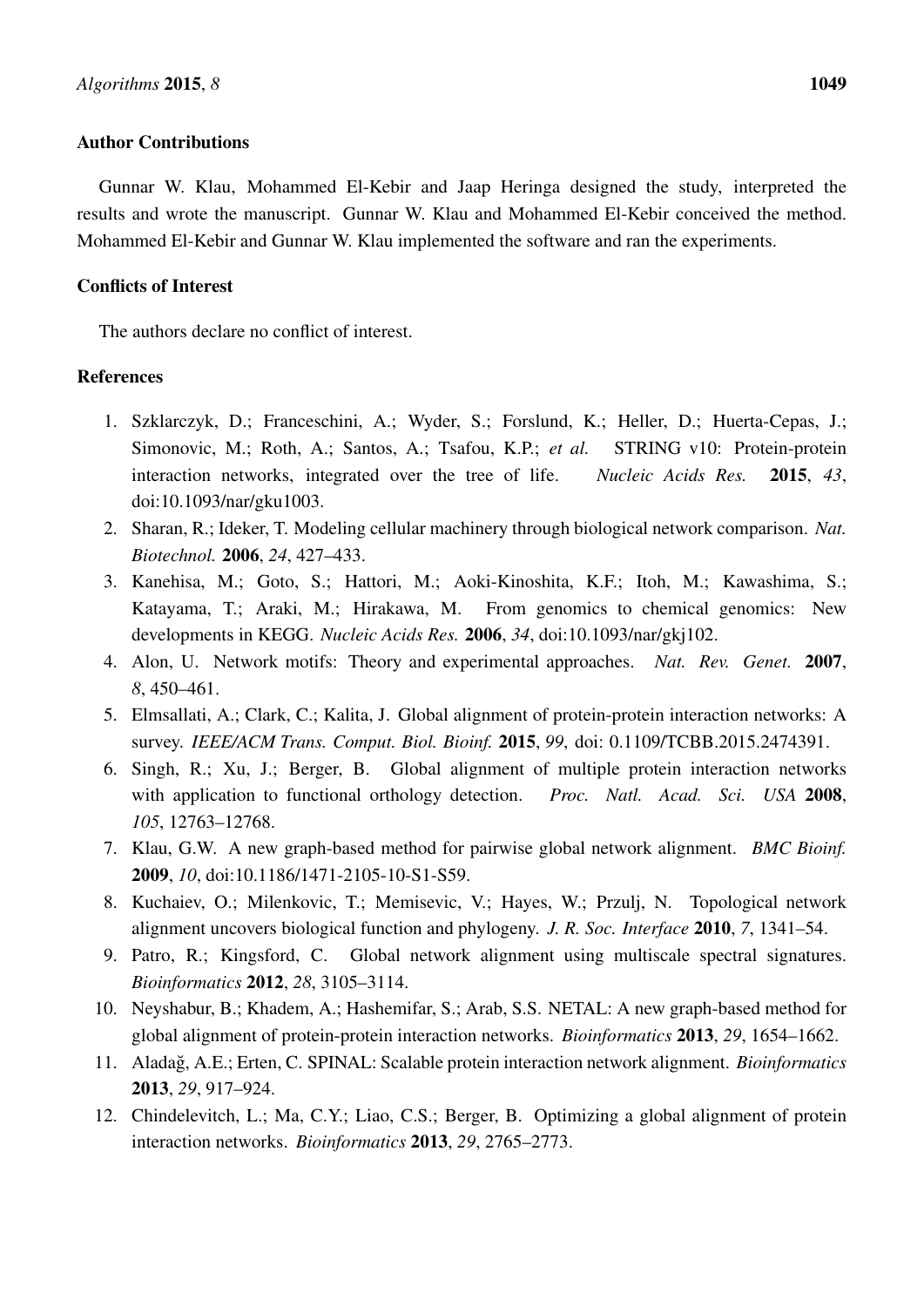- <span id="page-15-0"></span>13. Hashemifar, S.; Xu, J. HubAlign: An accurate and efficient method for global alignment of protein-protein interaction networks. *Bioinformatics* 2014, *30*, i438–i444.
- <span id="page-15-1"></span>14. Vijayan, V.; Saraph, V.; Milenkovic, T. MAGNA++: Maximizing accuracy in global ´ network alignment via both node and edge conservation. *Bioinformatics* 2015, *31*, doi:10.1093/bioinformatics/btv161.
- <span id="page-15-2"></span>15. Clark, C.; Kalita, J. A multiobjective memetic algorithm for PPI network alignment. *Bioinformatics* 2015, *31*, 1988–1998.
- <span id="page-15-3"></span>16. Malod-Dognin, N.; Przulj, N. L-GRAAL: Lagrangian graphlet-based network aligner. *Bioinformatics* 2015, *31*, 2182–2189.
- <span id="page-15-4"></span>17. Natalie 2.0. Available online: http://software.cwi.nl/natalie (accessed on 15 November 2015).
- <span id="page-15-5"></span>18. El-Kebir, M.; Brandt, B.W.; Heringa, J.; Klau, G.W. NatalieQ: A web server for protein-protein interaction network querying. *BMC Syst. Biol.* 2014, *8*, doi:10.1186/1752-0509-8-40.
- <span id="page-15-6"></span>19. NatalieQ. Available online: http://www.ibi.vu.nl/programs/natalieq/ (accessed on 15 November 2015).
- <span id="page-15-7"></span>20. Karp, R.M. Reducibility Among Combinatorial Problems; In *Complexity of Computer Computations*, Miller, R.E.; Thatcher, J.W., Eds.; Plenum Press: New York, NY, USA, 1972; pp. 85–103.
- <span id="page-15-8"></span>21. Lawler, E.L. The quadratic assignment problem. *Manage Sci.* 1963, *9*, 586–599.
- <span id="page-15-9"></span>22. Adams, W.P.; Johnson, T. Improved linear programming-based lower bounds for the quadratic assignment problem. *DIMACS Ser. Discr. Math. Theor. Comput. Sci.* 1994, *16*, 43–77.
- <span id="page-15-10"></span>23. Kuhn, H.W. The Hungarian method for the assignment problem. *Naval Res. Logist. Q.* 1955, *2*, 83–97.
- <span id="page-15-11"></span>24. Munkres, J. Algorithms for the assignment and transportation problems. *SIAM J. Appl. Math.* 1957, *5*, 32–38.
- <span id="page-15-12"></span>25. Edmonds, J.; Karp, R.M. Theoretical improvements in algorithmic efficiency for network flow problems. *J. ACM* 1972, *19*, 248–264.
- <span id="page-15-13"></span>26. Edmonds, J. Path, trees, and flowers. *Can. J Math* 1965, *17*, 449–467.
- <span id="page-15-14"></span>27. Guignard, M. Lagrangean relaxation. *Top* 2003, *11*, 151–200.
- <span id="page-15-15"></span>28. Held, M.; Karp, R.M. The traveling-salesman problem and minimum spanning trees: Part II. *Math. Progr.* 1971, *1*, 6–25.
- <span id="page-15-16"></span>29. Caprara, A.; Fischetti, M.; Toth, P. A heuristic method for the set cover problem. *Oper. Res.* 1999, *47*, 730–743.
- <span id="page-15-17"></span>30. Egerváry Research Group on Combinatorial Optimization. LEMON Graph Library. Available online: http://lemon.cs.elte.hu/ (accessed on 15 November 2015).
- <span id="page-15-18"></span>31. Ashburner, M.; Ball, C.A.; Blake, J.A.; Botstein, D.; Butler1, H.; Cherry, J. M.; Davis, A.P.; Dolinski, K.; Dwight, S.S.; Eppig, J.T.; *et al.* Gene Ontology: Tool for the unification of biology. *Nat. Genet.* 2000, *25*, 25–29.